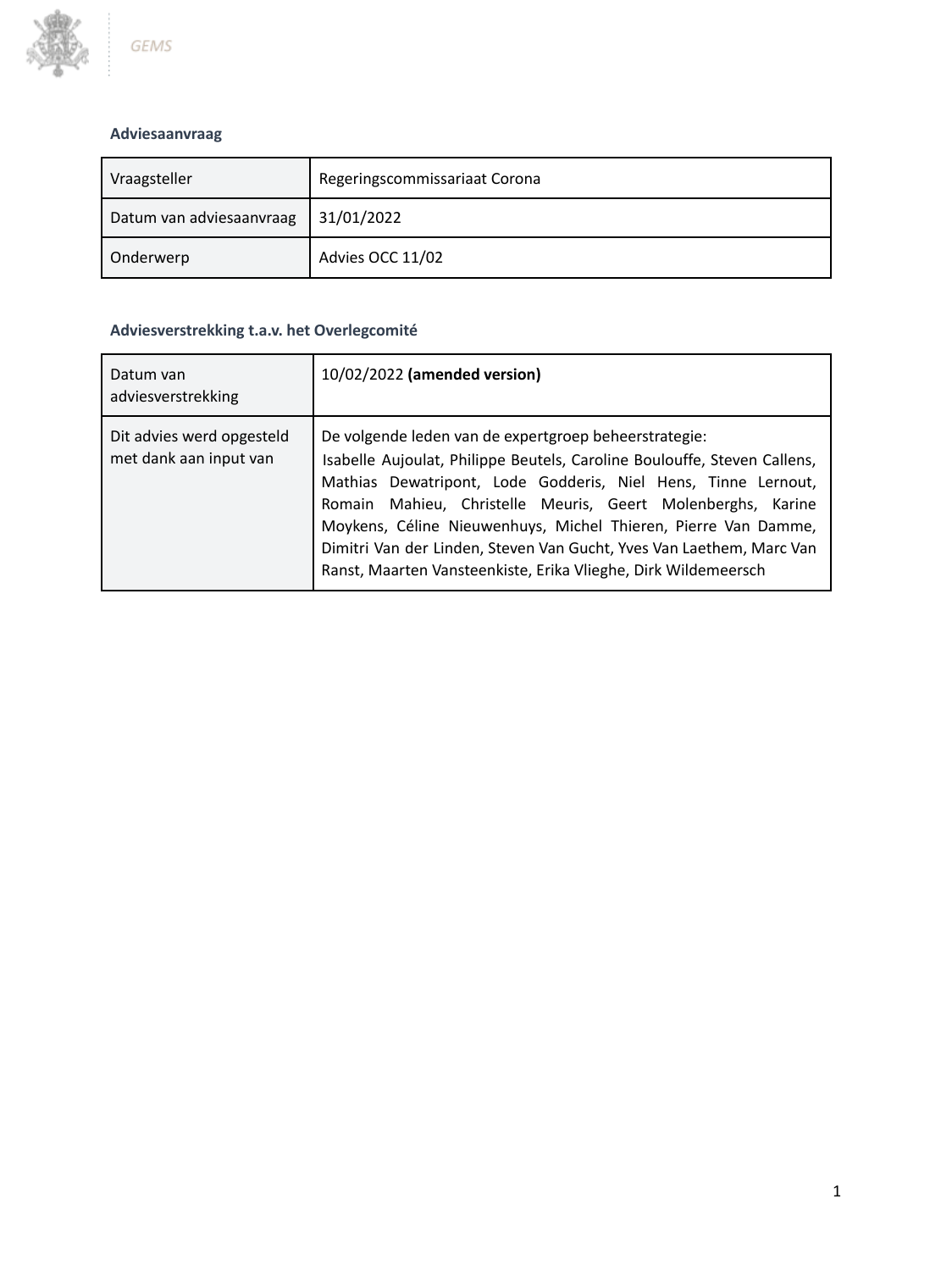#### **1. Epidemiological situation**

In globo, Belgium has reached its peak in cases and currently experiences a decline, even though case numbers are still high. Also the positivity rate is going down considerably, except in the 65+ where it is still increasing (0-9 yo: 51%)). The number of new hospitalisations is stabilising but the number of beds occupied is high ( > 4300 ) and ICU occupation rate is increasing ( 445 beds) as well as the number of covid-19 deaths. The highest incidences are in the Walloon region (such as Luxemburg and Namur) while in Brussels and West-Flanders the numbers are decreasing.

We refer to the weekly RAG report for detailed information.

#### **Infections at the work-setting**

Important to note is the change in the testing en quarantine strategy in the beginning of 2022. In [version](https://fdn01.fed.be/documents/91f515f8ee7cf2e2a19ddf901f8a53c5/COVID%20RZS2021_v25.pdf) 25 of the 2-weekly report: Covid-19 infections per sector for the period: 18/01-31/01, we observe an increase of 60% in the working population compared to the first half of January (04/01-17/01: n=4229) . The incidence in the working population is 16% higher compared to the general population (n= 5802).

The contact tracing data of IDEWE seem to suggest that we have reached the peak of the number of infections, however, we have to take into account that both the testing and the contact tracing strategy have been thoroughly modified, which could lead to a possible underreporting.

The sectors with an incidence of 14 days on 31 January 2022 that is significantly higher than the average of the working population are the sectors working with children and also certain branches of (residential) care: Child day care, Education, Residential care centres, Hospitals and Fitness centres). The incidence has increased much more in primary and secondary education than in higher education.

When we look specifically at the non-medical contact professions, the average incidence in beauty salons is comparable to the average of the working population, while the average incidence in hairdressers is comparable to the average of the general population. We still see that the incidence among employees is higher than the incidence among the self-employed.

On the other hand, we observe as well that the sectors of 'accommodation and food supply', 'transport' and most production and wholesale sectors are doing well overall, despite the fact that they often do not have the possibility to telework.

The peak in the number of infections thus coincides with the testimonies of massive staff downtime due to illness and quarantine. To prevent the spread to colleagues, it remains advisable to strictly implement the recommendations of the generic guide in all companies.

## **2. Long term management strategy (upcoming 12 months)**

Several (European) countries have interpreted the actual phase as 'the endgame of the pandemic' and the Covid rules (non-pharmaceutical) are being relaxed across the UK, Denmark, Ireland, Norway, etc. Also Hans Kluge (Director of WHO Europe) has expressed the hope that the pandemic situation in Europe could possibly enter another, quieter phase.

Expected seasonality effects (which plays a role but is not the only factor) and the presumed lower virulence of Omicron are arguments in favour of an optimistic forecast. However, the perceived low virulence of omicron needs to be interpreted against the immunity background in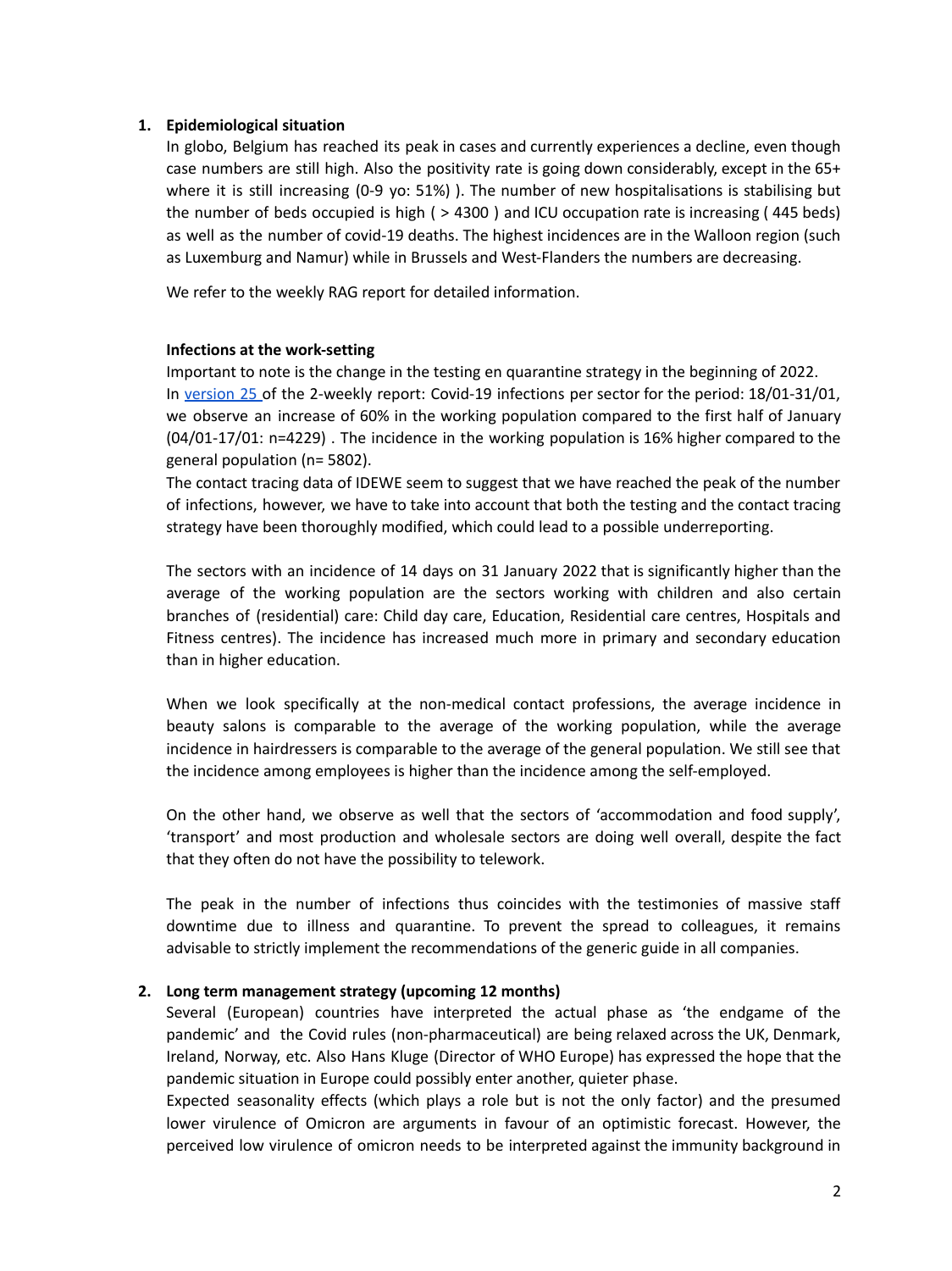the population, built up by vaccination and natural immunity through past infections<sup>1</sup>. The combination of large scale vaccination/booster campaigns and the ongoing omicron wave have led to solid immune responses to SARS-COV2 that are even further broadening over time, albeit with differences between protection against infection (lower) versus severe illness and death (higher). Much remains still to be learned about the respective impact and longevity of the different components of the immune response (i.e. the different B- and T-cell mediated responses)<sup>2</sup>.

This means that several elements of uncertainty regarding the mid to long term pandemic evolution remain, including the potential for new VOCs with higher virulence or immune-evasions to circulate, the longevity of the already built up immunity through vaccination and past infection, the seasonal effect of next winter, the remaining pockets of non- or partially vaccinated persons,...

It is difficult to make accurate predictions of what is to come in the next months, given the above-mentioned uncertainties. Nevertheless, attempts are ongoing to describe different possible scenarios as well as their impact on the health care sector and on societal activities (see below, section a). For instance, the *Verdi* project is looking in particular at children and pregnant women and new variants (https://penta-id.org/verdi-project-launches/) b). The *Epipose* project will look at between country comparisons to understand the pandemic evolution and impact over the last few weeks better (e.g. in terms of cost effectiveness of the measures) and analyse what can be used during future scenarios.

In addition, it is anyhow essential to invest in proper defence lines and prevention along with continued vaccination efforts (see section b).

2

<sup>1</sup> Bhattacharyya R and Hanage W. Challenges in Inferring Intrinsic Severity of the SARS-CoV-2 Omicron Variant. https://www.nejm.org/doi/full/10.1056/NEJMp2119682?query=featured\_coronavirus

[https://www.nature.com/articles/d41586-022-00214-3?utm\\_source=Nature+Briefing&utm\\_campaign=00eba5fa44](https://www.nature.com/articles/d41586-022-00214-3?utm_source=Nature+Briefing&utm_campaign=00eba5fa44-briefing-dy-20220203&utm_medium=email&utm_term=0_c9dfd39373-00eba5fa44-43367917) [briefing-dy-20220203&utm\\_medium=email&utm\\_term=0\\_c9dfd39373-00eba5fa44-43367917](https://www.nature.com/articles/d41586-022-00214-3?utm_source=Nature+Briefing&utm_campaign=00eba5fa44-briefing-dy-20220203&utm_medium=email&utm_term=0_c9dfd39373-00eba5fa44-43367917)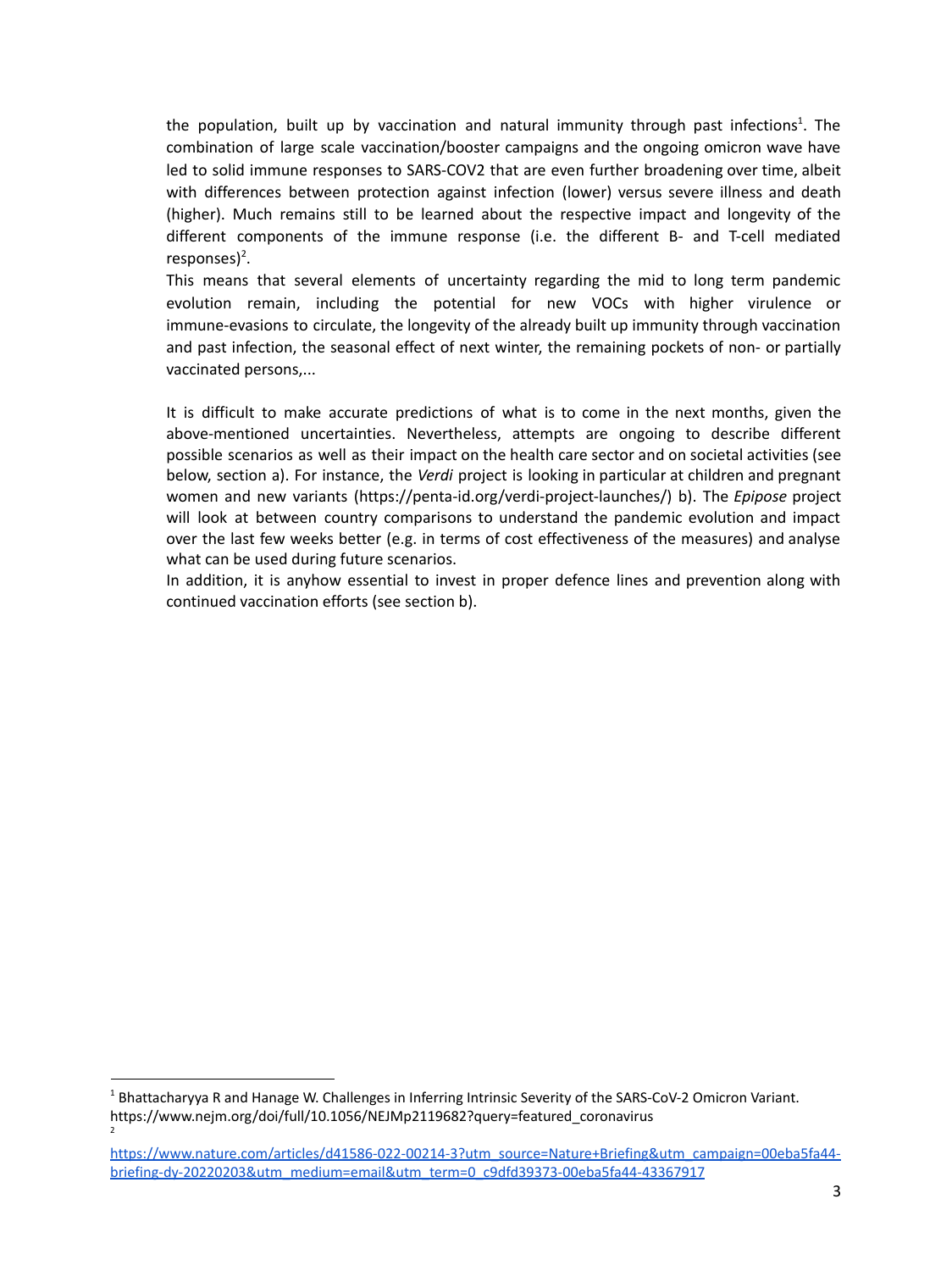# **a. Possible scenarios and models to be developed to estimate the impact of those scenarios**

As possible scenarios, we could consider the different levels of impact on public health and the health care system (barometer levels 1 to 3), combined with particular characteristics of the circulating variant (i.e. capacity to evade the existing level of immunity in the population, and the ill-making capacity (virulence):

|                      | <b>Barometer levels</b>                                         | 1 | 2 | 3 |
|----------------------|-----------------------------------------------------------------|---|---|---|
| <b>Scena</b><br>rios | Low immune-evasion,<br>low virulence                            |   |   |   |
|                      | Low immune-evasion,<br>high virulence<br>(Delta-like)           |   |   |   |
|                      | High immune-evasion,<br>lower virulence<br>(Omicron/alpha-like) |   |   |   |
|                      | High immune-evasion,<br>high virulence                          |   |   |   |

This model has the advantage to apply the barometer-classification which will be applicable for several sectors, but may be (too) complex due to a high number of scenario's.

An alternative, less complex model has been suggested by ZG Vlaanderen.

|                                                          | 14-day incidence of cases |                                   |                            |  |  |
|----------------------------------------------------------|---------------------------|-----------------------------------|----------------------------|--|--|
| <b>Clinical severity</b><br>(e.g. IFR, CFR, ICU<br>load) | Low<br>(<200/100.000)     | Moderate<br>$(200 - 499/100.000)$ | High<br>$(>= 500/100.000)$ |  |  |
| Low<br>(~ flu; IFR 0,1%)                                 |                           |                                   |                            |  |  |
| Moderate<br>(~Delta; IFR 0,1% -<br>5%)                   |                           |                                   |                            |  |  |
| High<br>(e.g. IFR > 5%)                                  |                           |                                   |                            |  |  |

Although less complex, the inclusion of incidences has the drawback of accuracy as they depend on the testing policy, and the assessment/definition of severity is complex as well and subject to progressive insights.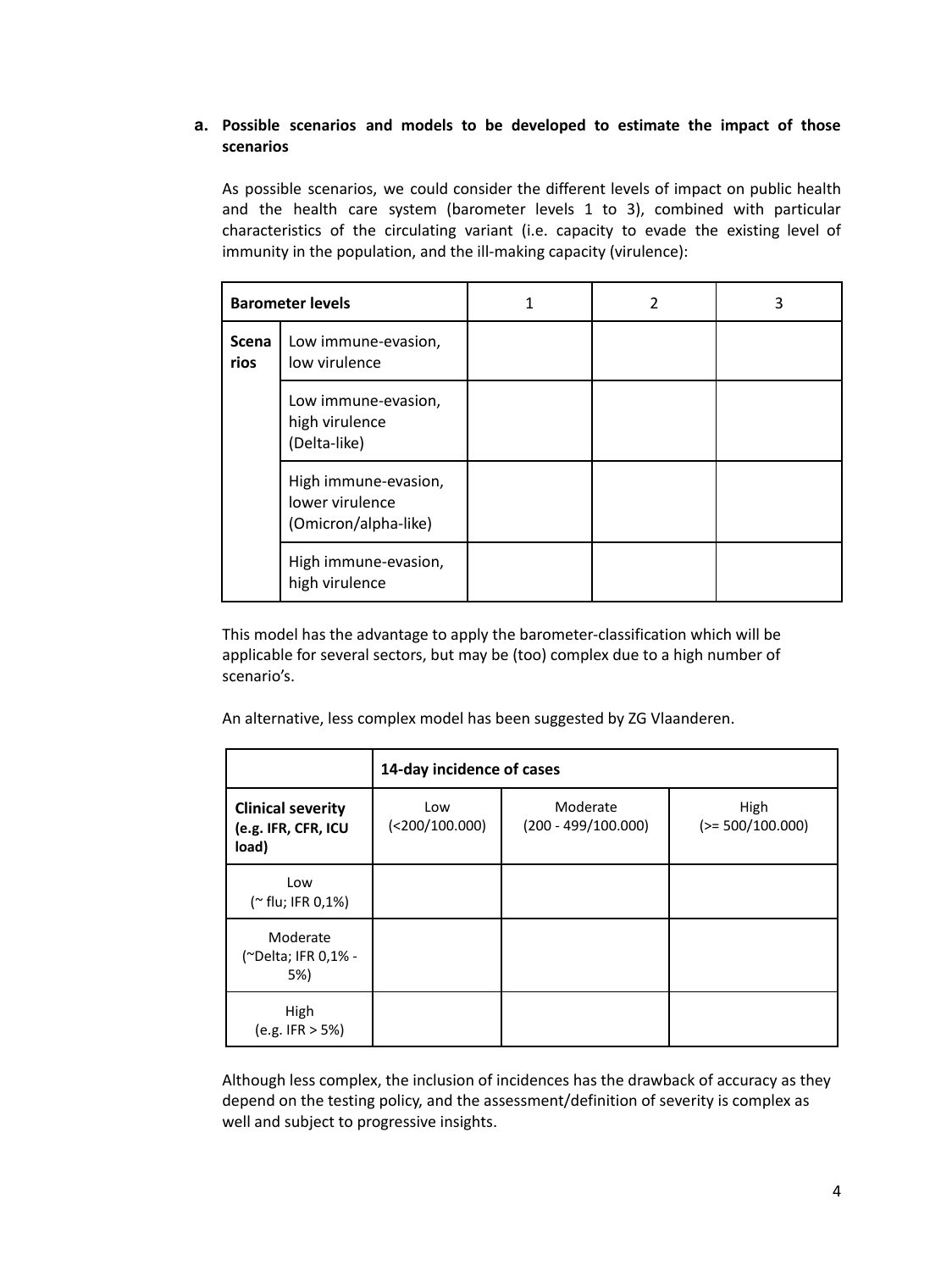Finally, it has been suggested to include for 'VOC' a new, separate scenario (as this will have also implications for international regulations and often the exact information on clinical impact and immune evasion is very limited in early phases (hence possibly leading to over-prudent decisions out of precautionary principle). Also, other unforeseen groups of the population may become vulnerable (e.g. infants).

The optimal choice of the different scenarios will be discussed further within the RAG working group.

## **b. Develop models to estimate the impact of the different scenarios**

For each (or most) of these scenarios:

- estimates of the impact on the health care setting (in particular on first line and mental health care services) and on societal activities (e.g. educational system, absenteism at work,...), need to be made
- the added value of certain measures (testing, contact tracing, use of PLF, CST, mask wearing, restrictions for events and mass-activities, optimal use of vaccines and therapeutics,...) in epidemic control needs to be assessed (this may include as well an in depth analysis of the estimated impact during recent waves)
- and then to be translated into logistic planning on upscaling or downsizing of the above mentioned measures

Within this context, the RAG and RMG will convene on the evolution of the testing and contact tracing needs and capacities in the different scenarios.

For instance, it is conceivable that, in the present scenario of a virus with low virulence, mass-testing and contact tracing could be scaled down to essential surveillance activities in first line providers (i.e. sentinel screening at GP's, syndromic surveillance in emergency departments,...), high risk settings (e.g. nursing homes, hospitals, vulnerable patients, schools, returning travellers,...) as well as syndromic surveillance and early warning systems (e.g. sewage water, 'infectieradar' etc…). Obviously the necessary support (logistic, staffing, financial) needs to be foreseen. Conducting population-based serological surveys to assess the evolution of antibody-related immunity at population level is an essential asset for modelling and policy advice, too.

However, friction remains between the needs for continued genomic surveillance and timely detection of local outbreaks (as an important component of pandemic preparedness, see section c) versus the realities of a scaled-down surveillance system. The exhaustion of the testing and contact tracing system, and the gradually declining disease burden as population immunity continues to improve, requires a shift from the objective of avoiding disruption of the health care system and the economy to an objective of providing the most cost-effective health care interventions to mitigate the residual burden of disease within the confines of a routinely operational health care system.

This means not abandoning the actual defence lines, but rather seeking an orderly manner to apply them in the most cost-effective way. When there is no longer a high risk of disrupting the healthcare system, more classical health-economical assessments can be applied to help prioritise policy options<sup>3</sup>.

<sup>3</sup> <https://onlinelibrary.wiley.com/doi/abs/10.1002/hec.1339>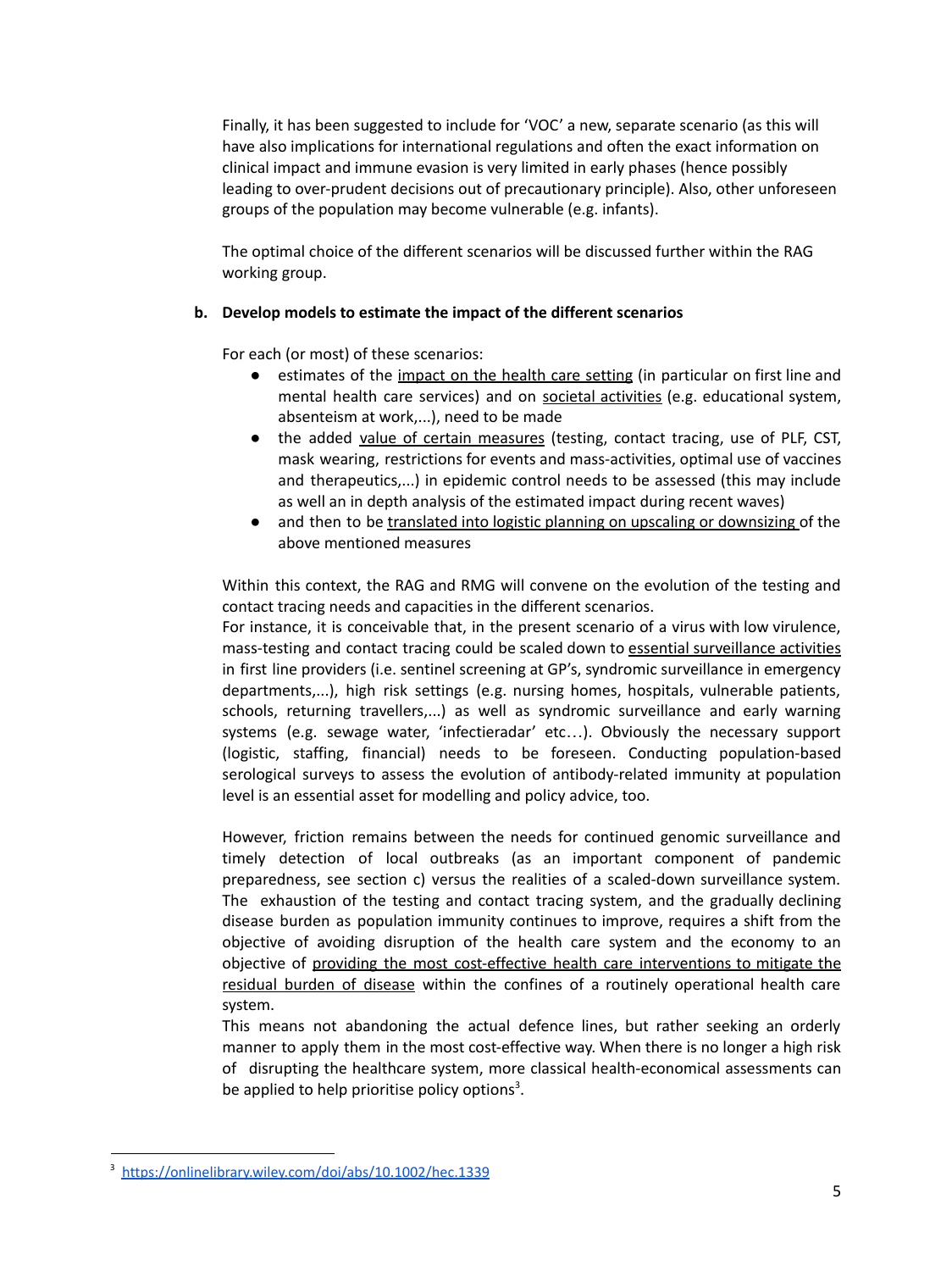Likewise, societal restrictions and the use of masks may be downscaled more easily in a context of low virulence variant, according to the barometer's alarm levels (i.e. viral circulation and health care burden allowing). On the other hand, much stricter societal restrictions may be needed to control a potential new wave provoked by a virus variant that combines immune evasion with high virulence.

Finally, certain interventions are not to be scaled down but to remain and even to be reinforced and consolidated, as they have a broader positive preventive effect, such as general hygiene standards and ventilation capacity in public places where large numbers of people meet.

Note: a similar exercise is being made in several European countries now; input will be sought for benchmarking, once reports are available.

#### **c. Epidemic control and pandemic preparedness**

Improving all components of the general crisis preparedness is essential, as prevention proves to be the most cost effective way of tackling disease outbreaks. A constant investment at all affected levels is necessary, given numerous (historical and actual) examples of other infectious diseases which became a global threat due to climate change (Zika, Chikungunya), disinvestment in control measures (Dengue) and globalisation (e.g. MDR TB, antimicrobial resistance,...), while others that received specific attention have declined or stagnated (HIV, TB and malaria). In this respect, pandemic preparedness can be seen as a clear investment for the prevention of severe future outbreaks but should also include reflections on the deleterious impact which is maximally to be avoided in the future (i.e. on mental health, economics, etc.).

Nevertheless, as we are still in the transient phase of 'epidemic control' of the currently ongoing pandemic, emphasis will remain for some time on concrete defence lines and preparedness for new covid-waves.

Essential components of further epidemic control and later pandemic preparedness include:

- Vaccination:
	- Focusing on further improving the vaccination coverage remains essential to further solidify and broaden the population immunity and reduce the impact of subsequent waves.
	- $\circ$  We would like to repeat our advice dd.  $21/12/2021$  with regards to clear, repeated (through multichannel) and dedicated communication on the importance of being fully vaccinated for all eligible persons (including booster shot)
	- Special efforts should be taken to reach and connect with the groups of people which are not yet (fully) vaccinated through the community of first line providers (including pharmacists, GP's, occupational physicians, home nurses, physiotherapists,..). Especially among lower socio-economic strata with lower health literacy, efforts must be made at local level to reach out to properly inform on vaccination and boosters (i.e. intensifying health promotion, opt-in and opt-out strategy, combine vaccination and health check-ups) while creating spaces where citizens mays discuss their fears and information needs with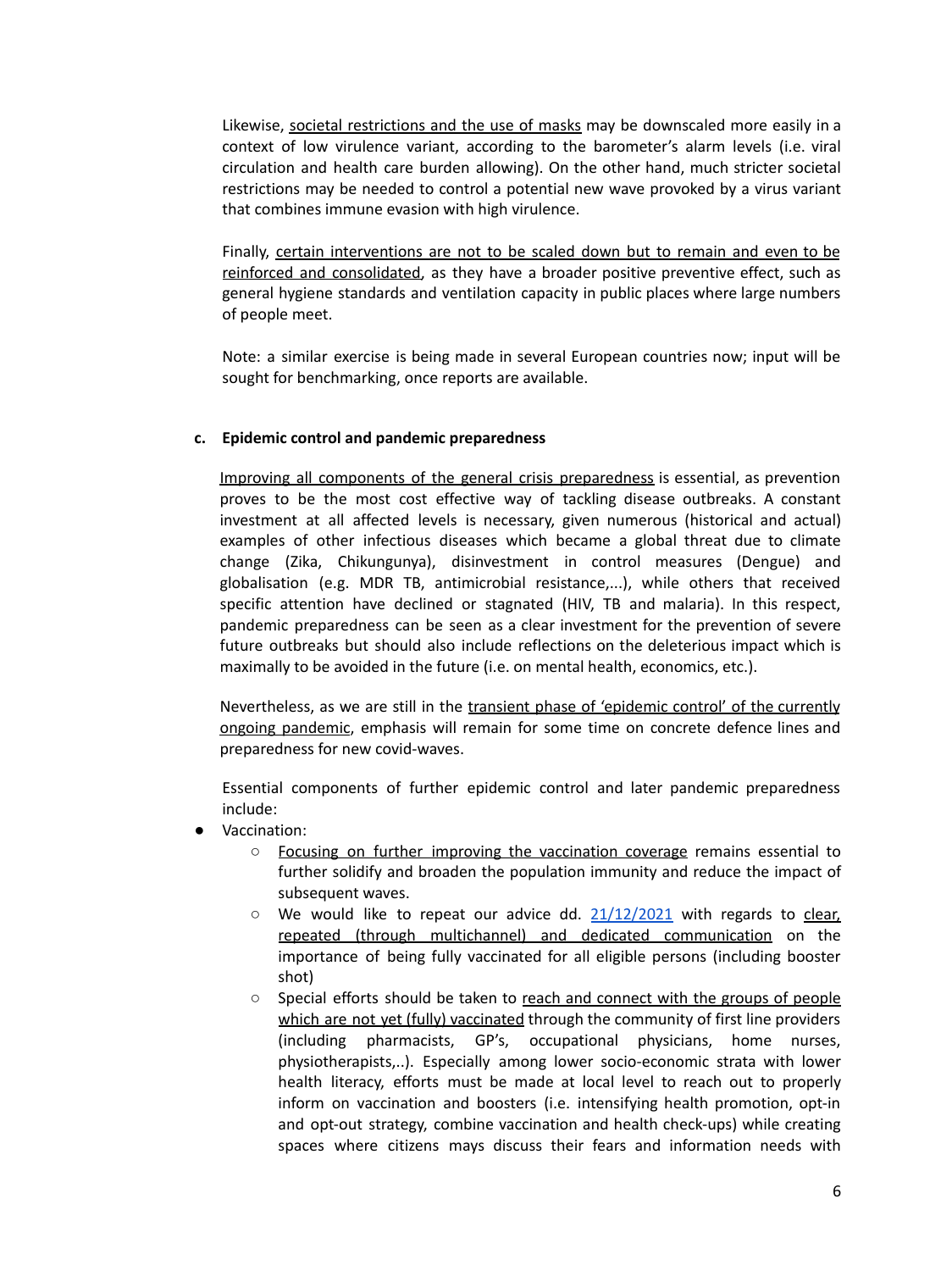trusted intermediaries in non-persuasive but autonomy supportive ways (e.g. train 'lay trainers' on covid risks and the importance of vaccination).

- $\circ$  Planning ahead will imply as well to gradually make use of the decentralised and prior existing structures from where a fast scaling up is possible (i.e. first line health care (including Eerste Lijns Zones), school medicine, "kind en gezin" in Flanders and "ONE" in French speaking Belgium ), the workplace (occupational medicine and services for prevention and protection at work), etc…).
- $\circ$  Recent insights from the "Motivation barometer" (see [report](https://motivationbarometer.com/en/uncategorized/publicatie-rapport-40-het-cst-vaccinatieplicht-1g-beleid-of-alles-op-de-schop/) 40) examined respondents' reaction to 4 different policy choices (i.e., CST, 1G, mandatory vaccination and abolishment of the CST). The level of support for and the expected psychological benefits and costs associated with each of these options was assessed and was found to vary as a function of individuals' vaccination status and the perceived risk for severe illness. Three findings stand out:
	- First, unvaccinated and partially vaccinated (i.e., 2 doses) respondents are in favour of abolishing the CST as they rate the expected psychological benefits (e.g., well-being, autonomy, relatedness) to be higher when the CST gets abolished. The preference of the different policy options among unvaccinated and partially vaccinated individuals does not vary as a function of unvaccinated and partially vaccinated individuals' perceived risk for severe illness, suggesting that these groups have become less risk-responsive.
	- Second, fully vaccinated individuals who perceive a high risk for severe illness prefer stricter options (i.e., maintenance of CST, introduction of 1G or mandatory vaccination) as they rate psychological benefits to be higher (e.g., lower concerns, more autonomy).
	- Third, when comparing the expected effects of 1G vs. mandatory vaccination, all respondents rate the latter as being clearer. Vaccinated people with high risk perception expect that mandatory vaccination will come with other benefits, including social cohesion and less health concerns. The findings highlight, first, the importance of providing a timeline (i.e perspective) when the CST can be removed in reference to the barometer and, second, to invest in further communication why a booster vaccine is of added value.
- Solid sentinel surveillance (i.e. through first line health care, but also through e.g. a syndromic surveillance system for early and generic detection of new threats presenting in emergency wards) and environmental screening e.g. waste water) associated with an early warning system (as described above)
- Solid first line health care system, with increased efforts to link every citizen to a first line health care provider (with a particular focus on socially and medically vulnerable persons).
- Investing in training and expanding the public health workforce and attached Government services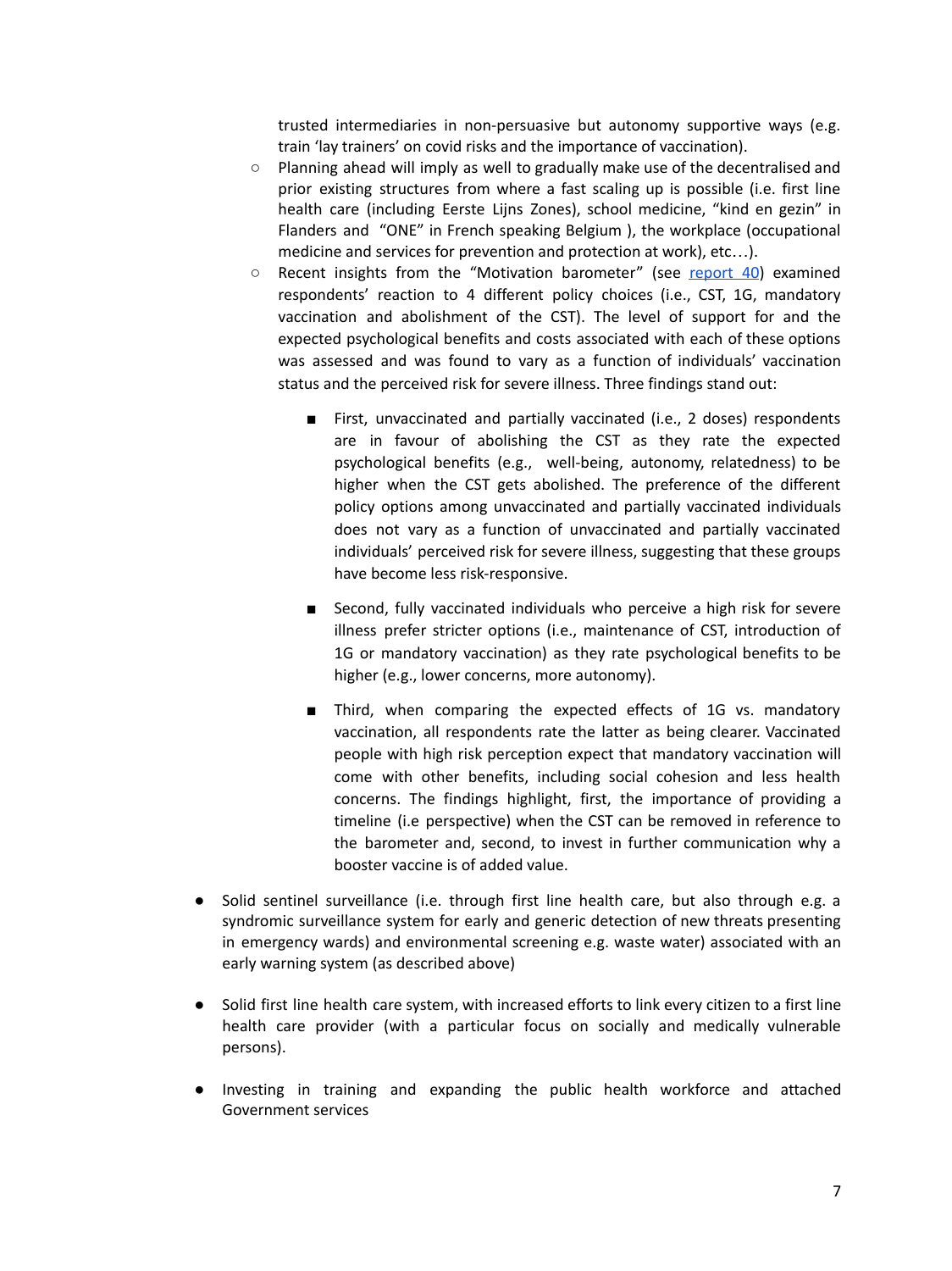- Strategic stocks of PPE, access to specifically developed (COVID, influenza) and broad antiviral and supportive (anti-inflammatory) therapy.
- Schools:
	- Needs include: outbreak plans, support/reinforce CLB and PSE (including for mental health), phased planning for mask wearing according to scenarios (see below), ventilation (improve healthy learning environment), investments in hybrid learning capacity accessible to all, develop extra-academic psychosocial health promotion curricula to support young people make sense of their experiences and develop psychosocial resilience skills.
	- With regards to the school medicine providers: it is essential to avoid those services to be completely overwhelmed and not being able to pursue their essential preventive tasks
	- With regards to masks, we have the following considerations:
		- Although all case-related numbers are declining in all age ranges, the incidences and positivity rates among children and adolescents are still high. The education sector has the highest incidence at NACEBEL1 level, on 9 February 2022. Applying sufficient measures to reduce transmission in the school environment is essential to further bring down the overall societal transmission, to reduce the number of outbreaks in schools<sup>4</sup> and even childcare centres<sup>5</sup> and to limit absenteeism and illness among teaching staff with the final goal to keep in-school education ongoing in a safe environment for staff and students. In addition, the application of NPI's including mask wearing has been found to prevent other infectious diseases (e.g. influenza, RSV,...) as was observed in China<sup>6</sup> but also during the former and actual influenza season in Belgium<sup>7</sup>.
		- The use of masks in classrooms has helped also to reduce the number of high risk contacts, allowing the recent change in the policies on testing and quarantine. Removing the use of masks would definitely have an impact on the number of high risk contacts and infections, yet another change of testing and quarantine rules would probably go against the desired stability of regulations. On the other hand, over the past 7-8 weeks, a very high number of citizens (including children and

 $6$  Xiao J, Dai J, Hu J, Liu T, Gong D, Li X, Kang M, Zhou Y, Li Y, Quan Y, He G, Zhong R, Zhu Z, Huang Q, Zhang Y, Huang J, Du Q, Li Y, Song T, Hu W, Zhong H, Ma W. Co-benefits of nonpharmaceutical intervention against COVID-19 on infectious diseases in China: A large population-based observational study. Lancet Reg Health West Pac. 2021 Dec;17:100282. doi: 10.1016/j.lanwpc.2021.100282. Epub 2021 Oct 1. PMID: 34611630; PMCID: PMC8484818.

<sup>4</sup> Sombetzki M, Lücker P, Ehmke M, Bock S, Littmann M, Reisinger EC, Hoffmann W, Kästner A. Impact of Changes in Infection Control Measures on the Dynamics of COVID-19 Infections in Schools and Pre-schools. Front Public Health. 2021 Dec 20;9:780039. doi: 10.3389/fpubh.2021.780039. eCollection 2021.

<sup>5</sup> Murray TS, Malik AA, Shafiq M, Lee A, Harris C, Klotz M, Humphries JE, Patel KM, Wilkinson D, Yildirim I, Elharake JA, Diaz R, Reyes C, Omer SB, Gilliam WS. Association of Child Masking With COVID-19-Related Closures in US Childcare Programs. JAMA Netw Open. 2022 Jan 4;5(1):e2141227. doi: 10.1001/jamanetworkopen.2021.41227.

<sup>&</sup>lt;sup>7</sup> Sciensano weekly influenza bulletin.

[https://www.sciensano.be/en/biblio/griep-bulletin-week-05-2022-bulletin-grippe-semaine-05-2022-weekly-flu-bull](https://www.sciensano.be/en/biblio/griep-bulletin-week-05-2022-bulletin-grippe-semaine-05-2022-weekly-flu-bulletin-week-05-2022) [etin-week-05-2022](https://www.sciensano.be/en/biblio/griep-bulletin-week-05-2022-bulletin-grippe-semaine-05-2022-weekly-flu-bulletin-week-05-2022)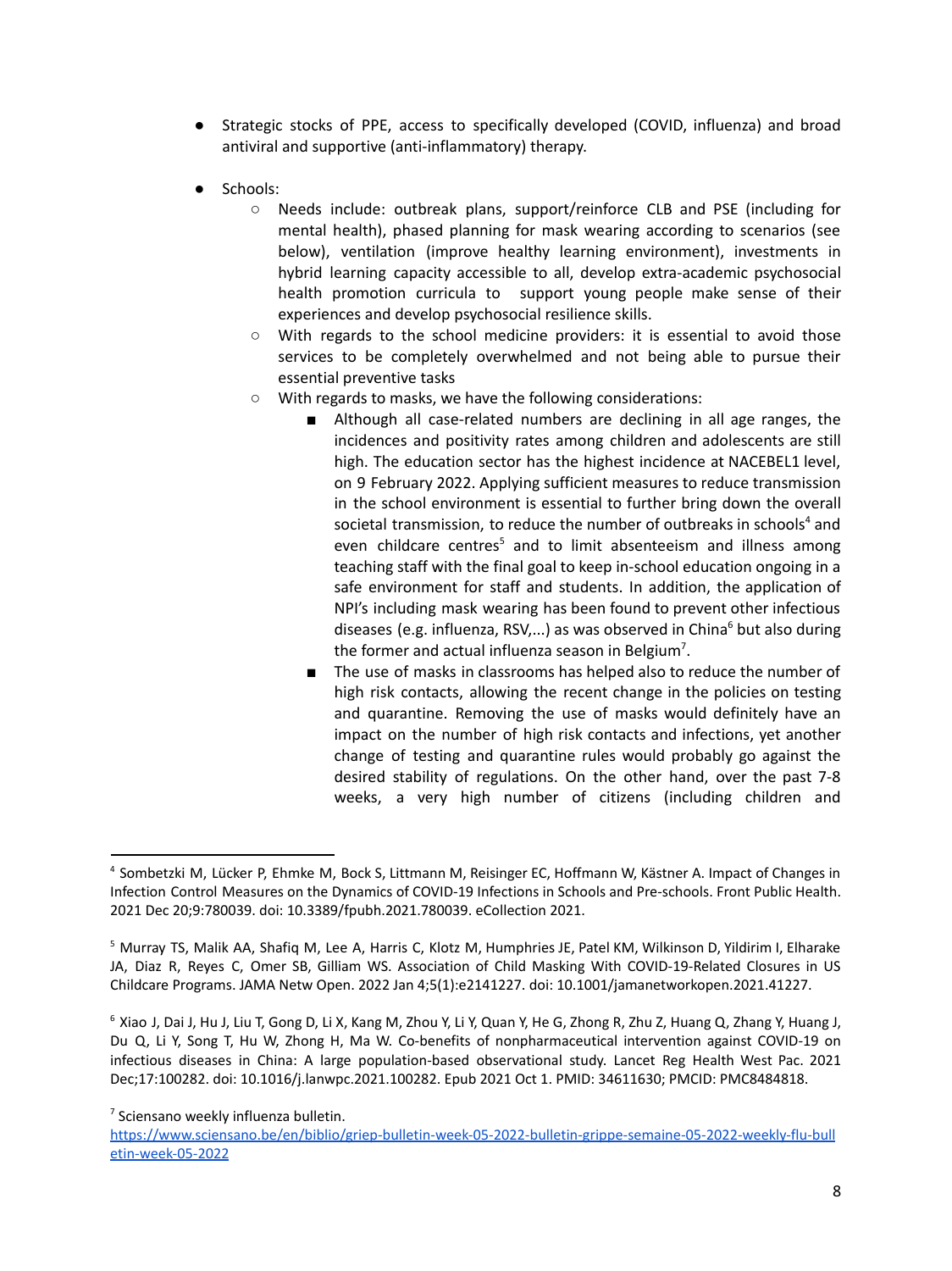adolescents) have been infected with omicron - estimated at least ⅓ of the entire population, leading to a reduction of the pool of susceptibles.

- The use of masks is one preventive intervention among many to keep indoor transmission under control. When mask use would be abolished, the importance of excellent ventilation/air purification considerably increases. The question remains whether the actual class infrastructure has evolved effectively in the meantime. Likewise, vaccination of children and adolescents are important tools for a sustainable control of infections in these age ranges and subsequently continuity of in-class education. Abolishing one measure would imply more investments in these other measures<sup>8</sup>.
- On the other hand, mask wearing is unpleasant and may disturb the learning process (especially for very young children, or for those with severe (learning) disabilities), even though this remains subject of debate  $9^{9}$  10 11 and no evidence on long term harm has been identified until date.
- As a consequence, the advantages of certain measures (i.e. keeping students and staff healthy, safeguarding in-school education) should always be weighed against the presumed disadvantages, awaiting additional evidence<sup>12</sup>. From that point of view, relaxing the use of masks for children could be considered in a stepwise manner according to their age, provided the epidemiological situation in the country and in the schools has improved in such a manner that other, large-scale relaxations can be allowed as well. We therefore propose to consider relaxing the use of masks in children of primary school classes 1 to 4 from the school week after the carnival break onwards. Under the condition of a beneficial epidemiological evolution (i.e. code yellow/barometer alarm level 1), further mask relaxations for older ages could be considered. Nevertheless, when in contact with vulnerable persons and while in very crowded environments, mask wearing by children should remain strongly recommended. This includes crowded public transport settings.

 $^{10}$  Freiberg A, Horvath K, Hahne TM, Drössler S, Kämpf D, Spura A, Buhs B, Reibling N, De Bock F, Apfelbacher C, Seidler A. [Impact of wearing face masks in public to prevent infectious diseases on the psychosocial development in children and adolescents: a systematic review]. Bundesgesundheitsblatt Gesundheitsforschung Gesundheitsschutz. 2021 Dec;64(12):1592-1602. doi: 10.1007/s00103-021-03443-5. Epub 2021 Oct 25.

<sup>11</sup>Fine AL, Wong-Kisiel LC, Nickels KC, Wirrell EC. **Masking** for **School**-Age **Children** With [Epilepsy:](https://pubmed.ncbi.nlm.nih.gov/34986033/) We Do Have [Consensus!](https://pubmed.ncbi.nlm.nih.gov/34986033/) J Child Neurol. 2022 Feb;37(2):127-132. doi: 10.1177/08830738211063684. Epub 2022 Jan 5. PMID: 34986033

<sup>8</sup> Gupta S, Smith L, Diakiw A. Avoidance of COVID-19 for Children and Adolescents and Isolation Precautions. Pediatr Clin North Am. 2021 Oct;68(5):1103-1118. doi: 10.1016/j.pcl.2021.05.011. Epub 2021 May 21.

<sup>9</sup> Schlegtendal A, Eitner L, Falkenstein M, Hoffmann A, Lücke T, Sinningen K, Brinkmann F. To Mask or Not to Mask-Evaluation of Cognitive Performance in Children Wearing Face Masks during School Lessons (MasKids). Children (Basel). 2022 Jan 11;9(1):95. doi: 10.3390/children9010095.

 $12$ Krishnaratne S, Littlecott H, Sell K, Burns J, Rabe JE, Stratil JM, Litwin T, Kreutz C, Coenen M, Geffert K, Boger AH, Movsisyan A, Kratzer S, Klinger C, Wabnitz K, Strahwald B, Verboom B, Rehfuess E, Biallas RL, Jung-Sievers C, Voss S, Pfadenhauer LM. Measures [implemented](https://pubmed.ncbi.nlm.nih.gov/35037252/) in the **school** setting to contain the **COVID**-**19** pandemic. Cochrane Database Syst Rev. 2022 Jan 17;1(1):CD015029. doi: 10.1002/14651858.CD015029. PMID: 35037252 Review.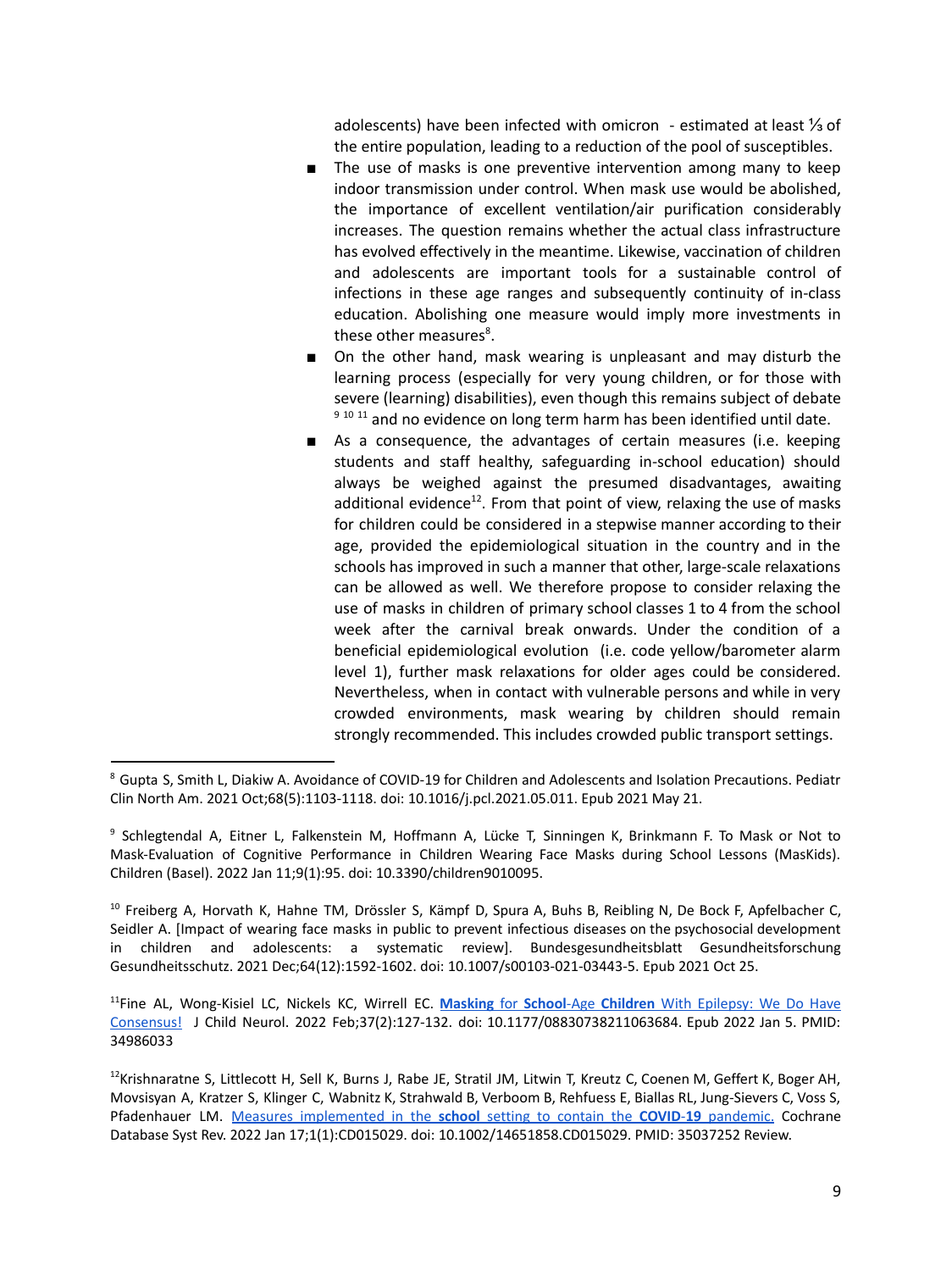- Workplace:
	- $\circ$  The crisis has learned that by taking appropriate measures in the workplace (telework, ventilation, social distances…), you can contain the spread of the virus at the workplace. The employers, committees and services for prevention and protection at work play a crucial role here, in order to work out and implement the necessary safety and organisational measures at company level. This does require the implementation and re-enforcement of the existing OSH legislation (Codex well-being at work).
	- In order to avoid harsh lockdown measures closing sectors, it is important that sectors take all initiatives to motivate their member to follow the rules and at the same time the government should re-enforce these measures by targeted inspections followed by sanctions if measures are not properly implemented.
	- Consequently, government should make full use of those existing structures and empower companies to implement them together with the committees and services for prevention and protection at work. This way you involve the working population and give them the opportunity to help bring the pandemic under control. This requires public health and occupational health and safety authorities to work together at both the local and national level to prevent the spread of COVID-19 in the workplace and in the general population.
	- Some sector showed a clear learning curve, e.g. hairdressers, but also other sectors. This clearly indicates that the implementation of clear and well communicated, trained and followed-up protocols are effective. Illustrative in this context are the dentists: a medical contact profession, which are used to follow strict protocols, showed low infection incidences throughout the pandemic
	- $\circ$  In concreto, a revision of generic guide with regards to the application of telework, testing & contact tracing, use of masks, and other temporary measures in function of the above mentioned scenarios is needed
	- With further improvement of the epidemiological situation, it is conceivable to decrease gradually the proportion of telework (e.g. to 3 days/week, or to release the obligation provided sufficient measures are in place to mitigate transmission risks at the workplace. This would require very strict implementation of the generic guide and risk-assesment at each workplace. Additional, voluntary measures e.g. application of self-test or voluntary quarantine or telework after HRC could have added value.
	- Investments for mid long term structural adaptions (e.g. ventilation, improved potential for flexible and qualitative telework - See RZS [report](https://fdn01.fed.be/documents/91f515f8ee7cf2e2a19ddf901f8a53c5/COVID%20RZS2021_v25.pdf) 25) are essential to minimize risks of occupational health hazards as well as the necessary enforcement (as mentioned above).
- Preventive medicine and healthy living:
	- Given the broad health impact of this pandemic on our society's public health in all aspects, it is essential to invest more in a healthy society with lower incidences of non-communicable diseases (e.g. Type 2-diabetes, hypertension, obesity) as well as mental health, by promoting and creating mental wellbeing and health, creating environments supportive of healthy lifestyles, generating opportunities to increase a sense of connectedness and social support, addressing the social and structural determinants of health